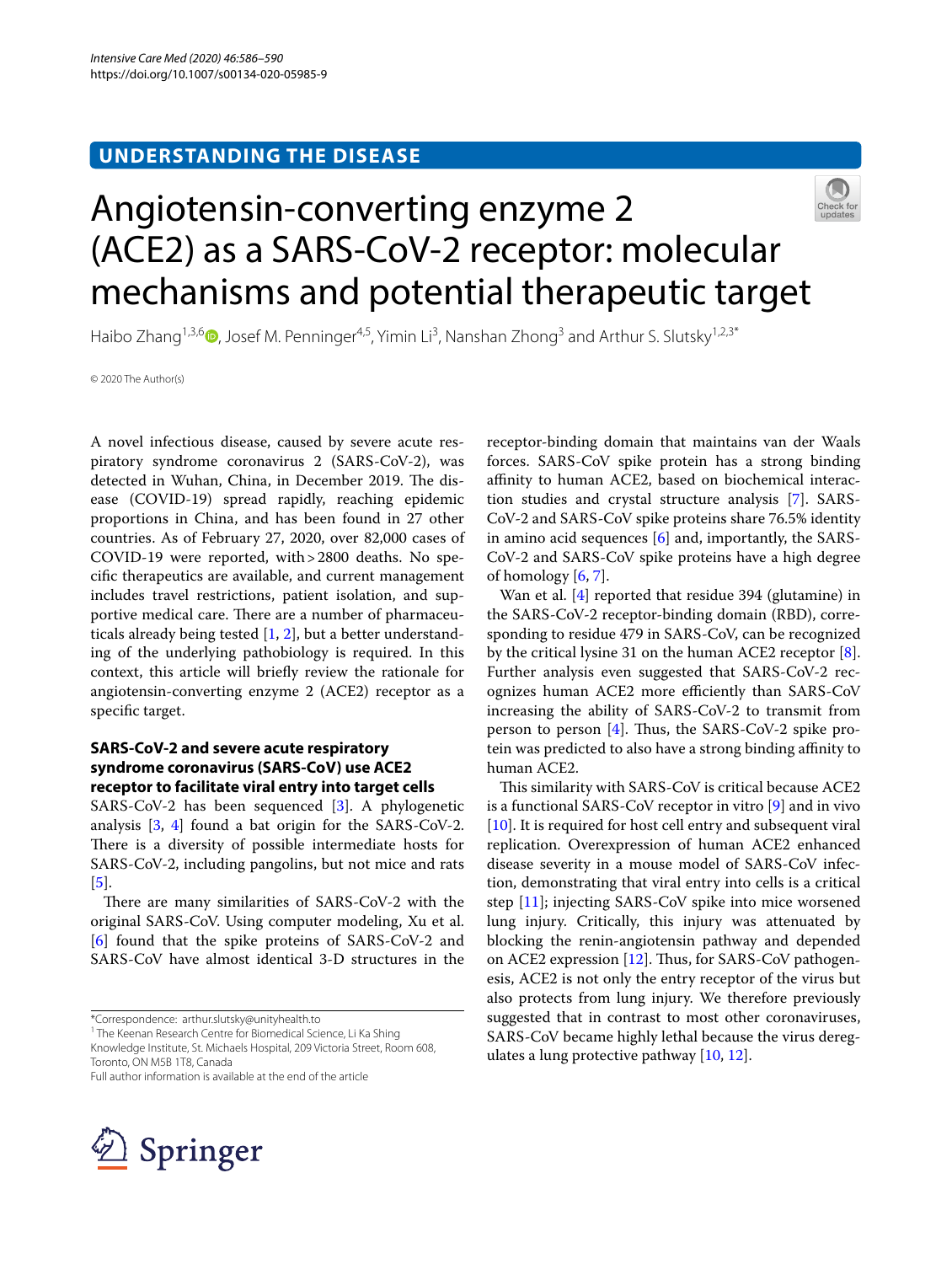Zhou et al. [\[13](#page-3-12)] demonstrated that overexpressing ACE2 from diferent species in HeLa cells with human ACE2, pig ACE2, civet ACE2 (but not mouse ACE2) allowed SARS-CoV-2 infection and replication, thereby directly showing that SARS-CoV-2 uses ACE2 as a cellular entry receptor. They further demonstrated that SARS-CoV-2 does not use other coronavirus receptors such as aminopeptidase N and dipeptidyl peptidase  $4$  [[13\]](#page-3-12). In summary, the SARS-CoV-2 spike protein directly binds with the host cell surface ACE2 receptor facilitating virus entry and replication.

## **Enrichment distribution of ACE2 receptor in human alveolar epithelial cells (AEC)**

A key question is why the lung appears to be the most vulnerable target organ. One reason is that the vast surface area of the lung makes the lung highly susceptible to inhaled viruses, but there is also a biological factor. Using normal lung tissue from eight adult donors, Zhao et al. [\[14\]](#page-3-13) demonstrated that 83% of ACE2-expressing cells were alveolar epithelial type II cells (AECII), suggesting that these cells can serve as a reservoir for viral invasion. In addition, gene ontology enrichment analysis showed that the ACE2-expressing AECII have high levels of multiple viral process-related genes, including regulatory genes for viral processes, viral life cycle, viral assembly, and viral genome replication [[14\]](#page-3-13), suggesting that the ACE2-expressing AECII facilitate coronaviral replication in the lung.

Expression of the ACE2 receptor is also found in many extrapulmonary tissues including heart, kidney, endothelium, and intestine  $[15–19]$  $[15–19]$  $[15–19]$ . Importantly, ACE2 is highly expressed on the luminal surface of intestinal epithelial cells, functioning as a co-receptor for nutrient uptake, in particular for amino acid resorption from food [\[20](#page-3-16)]. We therefore predict that the intestine might also be a major entry site for SARS-CoV-2 and that the infection might have been initiated by eating food from the Wuhan market, the putative site of the outbreak. Whether SARS-CoV-2 can indeed infect the human gut epithelium has important implications for fecal–oral transmission and containment of viral spread. ACE2 tissue distribution in other organs could explain the multi-organ dysfunction observed in patients [[21–](#page-3-17)[23](#page-3-18)]. Of note, however, according to the Centers for Disease Control and Prevention [[24\]](#page-3-19), whether a person can get COVID-19 by touching surfaces or objects that have virus on them and then touching mucus membranes is yet to be confrmed.

## **Potential approaches to address ACE2‑mediated COVID‑19**

There are several potential therapeutic approaches (Fig. [1\)](#page-2-0).

1. *Spike protein-based vaccine.*

Development of a spike1 subunit protein-based vaccine may rely on the fact that ACE2 is the SARS-CoV-2 receptor. Cell lines that facilitate viral replication in the presence of ACE2 may be most efficient in large-scale vaccine production.

2. *Inhibition of transmembrane protease serine 2 (TMPRSS2) activity.*

Hofman et al. [\[25](#page-3-20)] recently demonstrated that initial spike protein priming by transmembrane protease serine 2 (TMPRSS2) is essential for entry and viral spread of SARS-CoV-2 through interaction with the ACE2 receptor  $[26, 27]$  $[26, 27]$  $[26, 27]$  $[26, 27]$ . The serine protease inhibitor camostat mesylate, approved in Japan to treat unrelated diseases, has been shown to block TMPRSS2 activity [\[28](#page-3-23), [29](#page-3-24)] and is thus an interesting candidate.

3. *Blocking ACE2 receptor.*

The interaction sites between ACE2 and SARS-CoV have been identifed at the atomic level and from studies to date should also hold true for interactions between ACE2 and SARS-CoV-2. Thus, one could target this interaction site with antibodies or small molecules.

4. *Delivering excessive soluble form of ACE2.*

Kuba et al. [\[10](#page-3-9)] demonstrated in mice that SARS-CoV downregulates ACE2 protein (but not ACE) by binding its spike protein, contributing to severe lung injury. This suggests that excessive ACE2 may competitively bind with SARS-CoV-2 not only to neutralize the virus but also rescue cellular ACE2 activity which negatively regulates the renin-angiotensin system (RAS) to protect the lung from injury [\[12,](#page-3-11) [30](#page-3-25)]. Indeed, enhanced ACE activity and decreased ACE2 availability contribute to lung injury during acid- and ventilator-induced lung injury [[12](#page-3-11), [31,](#page-3-26) [32](#page-3-27)]. Thus, treatment with a soluble form of ACE2 itself may exert dual functions: (1) slow viral entry into cells and hence viral spread [[7](#page-3-6), [9](#page-3-8)] and (2) protect the lung from injury [\[10,](#page-3-9) [12,](#page-3-11) [31,](#page-3-26) [32](#page-3-27)].

Notably, a recombinant human ACE2 (rhACE2; APN01, GSK2586881) has been found to be safe, with no negative hemodynamic efects in healthy volunteers and in a small cohort of patients with ARDS  $[33-35]$  $[33-35]$  $[33-35]$ . The administration of APN01 rapidly decreased levels of its proteolytic target peptide angiotensin II, with a trend to lower plasma IL-6 concentrations. Our previous work on SARS-CoV pathogenesis makes ACE2 a rational and scientifcally validated therapeutic target for the current COVID-19 pandemic. The availability of recombinant ACE2 was the impetus to assemble a multinational team of intensivists, scientists, and biotech to rapidly initiate a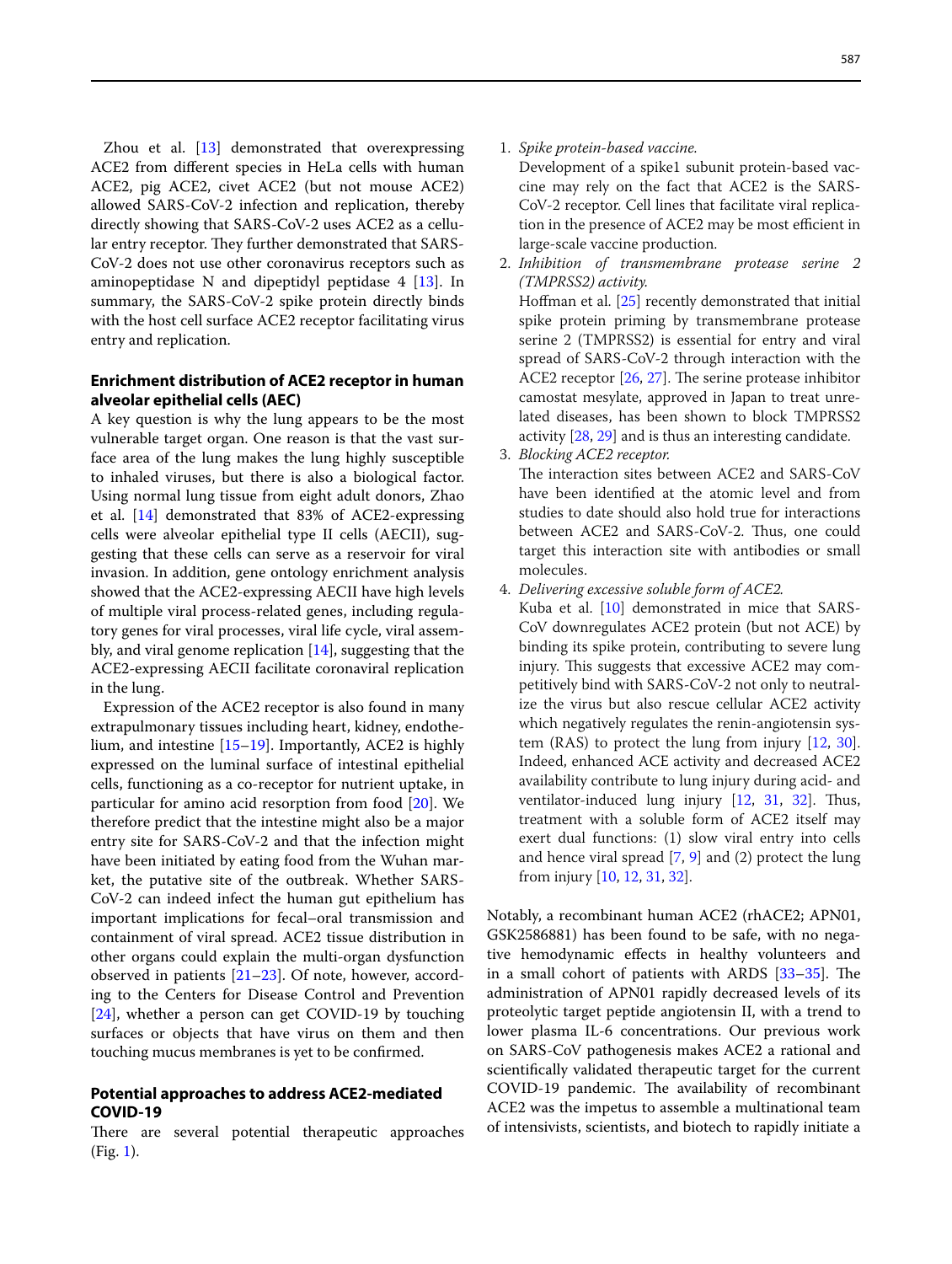

<span id="page-2-0"></span>SARS-CoV-2 lead to downregulation of the ACE2 receptor, but not ACE, through binding of the spike protein with ACE2. This leads to viral entry and replication, as well as severe lung injury. Potential therapeutic approaches include a SARS-CoV-2 spike protein-based vaccine; a transmembrane protease serine 2 (TMPRSS2) inhibitor to block the priming of the spike protein; blocking the surface ACE2 receptor by using anti-ACE2 antibody or peptides; and a soluble form of ACE2 which should slow viral entry into cells through competitively binding with SARS-CoV-2 and hence decrease viral spread as well as protecting the lung from injury through its unique enzymatic function. MasR—mitochondrial assembly receptor, AT1R—Ang II type 1 receptor

## pilot trial of rhACE2 in patients with severe COVID-19 (Clinicaltrials.gov #NCT04287686).

#### **Author details**

<sup>1</sup> The Keenan Research Centre for Biomedical Science, Li Ka Shing Knowledge Institute, St. Michaels Hospital, 209 Victoria Street, Room 608, Toronto, ON M5B 1T8, Canada.<sup>2</sup> Interdepartmental Division of Critical Care Medicine, University of Toronto, Toronto, Canada.<sup>3</sup> The State Key Laboratory of Respiratory Disease, Guangzhou Institute of Respiratory Health, The First Afliated Hospital of Guangzhou Medical University, Guangzhou, China. <sup>4</sup> Department of Medical Genetics, Life Science Institute, University of British Columbia, Vancouver, BC, Canada.<sup>5</sup> IMBA, Institute of Molecular Biotechnology, Austrian Academy of Sciences, Vienna, Austria. <sup>6</sup> Interdepartmental Division of Critical Care Medicine; Departments of Anesthesia and Physiology, University of Toronto, Toronto, Canada.

#### **Acknowledgements**

This study was funded in part by the following agencies; the Canadian Institutes of Health Research FDN143285; National Nature Science Foundation of China (81270125, 81490530, 2018GZR0201002); and Clinical Innovation Research Program of Guangzhou Regenerative Medicine and Health Guangdong Laboratory (2018GZR0201002).

#### **Compliance with ethical standards**

#### **Conflicts of interest**

Josef Penninger is the founder and a shareholder of Apeiron, the company that makes rhACE2. Arthur Slutsky has been a paid consultant for Apeiron. No other conficts of interested have been reported.

#### **Open Access**

This article is licensed under a Creative Commons Attribution-NonCommercial 4.0 International License, which permits any non-commercial use, sharing, adaptation, distribution and reproduction in any medium or format, as long as you give appropriate credit to the original author(s) and the source, provide a link to the Creative Commons licence, and indicate if changes were made. The images or other third party material in this article are included in the article's Creative Commons licence, unless indicated otherwise in a credit line to the material. If material is not included in the article's Creative Commons licence and your intended use is not permitted by statutory regulation or exceeds the permitted use, you will need to obtain permission directly from the copyright holder.To view a copy of this licence, visit [http://creativecommons.org/licen](http://creativecommons.org/licenses/by-nc/4.0/) [ses/by-nc/4.0/](http://creativecommons.org/licenses/by-nc/4.0/).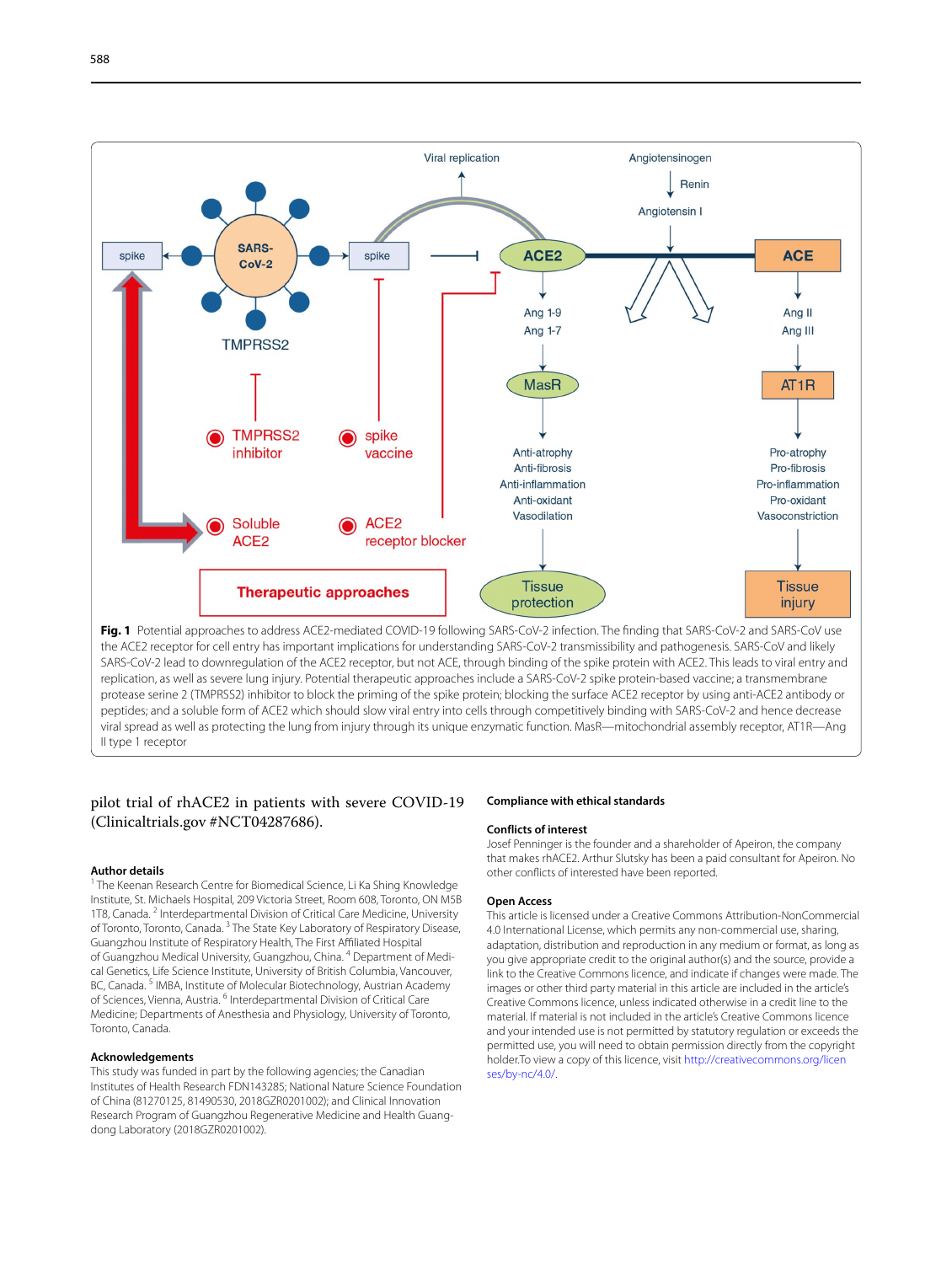## **Publisher's Note**

Springer Nature remains neutral with regard to jurisdictional claims in published maps and institutional afliations.

Received: 17 February 2020 Accepted: 20 February 2020 Published online: 3 March 2020

#### **References**

- <span id="page-3-0"></span>1. [https://www.clinicaltrialsarena.com/news/company-news/gilead-coron](https://www.clinicaltrialsarena.com/news/company-news/gilead-coronavirus-remdesivir-trial/) [avirus-remdesivir-trial/](https://www.clinicaltrialsarena.com/news/company-news/gilead-coronavirus-remdesivir-trial/)
- <span id="page-3-1"></span>2. Li G, De Clercq E (2020) Therapeutic options for the 2019 novel coronavirus (2019-nCoV). Nat Rev Drug Discov. [https://doi.org/10.1038/d4157](https://doi.org/10.1038/d41573-020-00016-0) [3-020-00016-0](https://doi.org/10.1038/d41573-020-00016-0)
- <span id="page-3-2"></span>3. Lu R, Zhao X, Li J, Niu P, Yang B, Wu H, Wang W, Song H, Huang B, Zhu N, Bi Y, Ma X, Zhan F, Wang L, Hu T, Zhou H, Hu Z, Zhou W, Zhao L, Chen J, Meng Y, Wang J, Lin Y, Yuan J, Xie Z, Ma J, Liu WJ, Wang D, Xu W, Holmes EC, Gao GF, Wu G, Chen W, Shi W, Tan W (2020) Genomic characterisation and epidemiology of 2019 novel coronavirus: implications for virus origins and receptor binding. Lancet. [https://doi.org/10.1016/s0140](https://doi.org/10.1016/s0140-6736(20)30251-8) [-6736\(20\)30251-8](https://doi.org/10.1016/s0140-6736(20)30251-8)
- <span id="page-3-3"></span>4. Wan Y, Shang J, Graham R, Baric RS, Li F (2020) Receptor recognition by novel coronavirus from Wuhan: an analysis based on decade-long structural studies of SARS. J Virol.<https://doi.org/10.1128/jvi.00127-20>
- <span id="page-3-4"></span>5. <https://www.nature.com/articles/d41586-020-00364-2>
- <span id="page-3-5"></span>6. Xu X, Chen P, Wang J, Feng J, Zhou H, Li X, Zhong W, Hao P (2020) Evolution of the novel coronavirus from the ongoing Wuhan outbreak and modeling of its Spike protein for risk of human transmission. Sci China Life Sci.<https://doi.org/10.1007/s11427-020-1637-5>
- <span id="page-3-6"></span>7. Li F, Li W, Farzan M, Harrison SC (2005) Structure of SARS coronavirus Spike receptor-binding domain complexed with receptor. Science 309:1864–1868
- <span id="page-3-7"></span>8. Wu KL, Peng GQ, Wilken M, Geraghty RJ, Li F (2012) Mechanisms of host receptor adaptation by severe acute respiratory syndrome coronavirus. J Biol Chem 287:8904–8911
- <span id="page-3-8"></span>9. Li W, Moore MJ, Vasilieva N, Sui J, Wong SK, Berne MA, Somasundaran M, Sullivan JL, Luzuriaga K, Greenough TC, Choe H, Farzan M (2003) Angiotensin-converting enzyme 2 is a functional receptor for the SARS coronavirus. Nature 426:450–454
- <span id="page-3-9"></span>10. Kuba K, Imai Y, Rao S, Gao H, Guo F, Guan B, Huan Y, Yang P, Zhang Y, Deng W, Bao L, Zhang B, Liu G, Wang Z, Chappell M, Liu Y, Zheng D, Leibbrandt A, Wada T, Slutsky AS, Liu D, Qin C, Jiang C, Penninger JM (2005) A crucial role of angiotensin converting enzyme 2 (ACE2) in SARS coronavirus– induced lung injury. Nat Med 11:875–879
- <span id="page-3-10"></span>11. Yang XH, Deng W, Tong Z, Liu YX, Zhang LF, Zhu H, Gao H, Huang L, Liu YL, Ma CM, Xu YF, Ding MX, Deng HK, Qin C (2007) Mice transgenic from human angiotensin-converting enzyme 2 provide a model for SARS coronavirus infection. Comput Med 57(5):450–459
- <span id="page-3-11"></span>12. Imai Y, Kuba K, Rao S, Huan Y, Guo F, Guan B, Yang P, Sarao R, Wada T, Leong-Poi H, Crackower MA, Fukamizu A, Hui CC, Hein L, Uhlig S, Slutsky AS, Jiang C, Penniger JM (2005) Angiotensin-converting enzyme 2 protects from severe acute lung failure. Nature 436:112–116
- <span id="page-3-12"></span>13. Zhou P, Yang XL, Wang XG, Hu B, Zhang L, Zhang W, Si HR, Zhu Y, Li B, Huang CL, Chen HD, Chen J, Luo Y, Guo H, Jiang RD, Liu MQ, Chen Y, Shen XR, Wang X, Zheng XS, Zhao K, Chen QJ, Deng F, Liu LL, Yan B, Zhan FX, Wang YY, Xiao GF, Shi ZL (2020) A pneumonia outbreak associated with a new coronavirus of probable bat origin. Nature. [https://doi.org/10.1038/](https://doi.org/10.1038/s41586-020-2012-7) [s41586-020-2012-7](https://doi.org/10.1038/s41586-020-2012-7)
- <span id="page-3-13"></span>14. Zhao Y, Zhao Z, Wang Y, Zhou Y, Ma Y, Zuo W (2020) Single-cell RNA expression profling of ACE2, the putative receptor of Wuhan COVID-19. <https://doi.org/10.1101/2020.01.26.919985>
- <span id="page-3-14"></span>15. Crackower MA, Sarao R, Oudit GY, Yagil C, Kozieradzki I, Scanga SE, Oliveira-dos-Santos AJ, da Costa J, Zhang L, Pei Y, Scholey J, Ferrario CM, Manoukian AS, Chappell MC, Backx PH, Yagil Y, Penninger JM (2002) Angiotensin-converting enzyme 2 is an essential regulator of heart function. Nature 417(6891):822–828
- 16. Danilczyk U, Sarao R, Remy C, Benabbas C, Stange G, Richter A, Arya S, Pospisilik JA, Singer D, Camargo SM, Makrides V, Ramadan T, Verrey F,

Wagner CA, Penninger JM (2006) Essential role for collectrin in renal amino acid transport. Nature 444(7122):1088–1091

- 17. Gu J, Gong E, Zhang B, Zheng J, Gao Z, Zhong Y, Zou W, Zhan J, Wang S, Xie Z, Zhuang H, Wu B, Zhong H, Shao H, Fang W, Gao D, Pei F, Li X, He Z, Xu D, Shi X, Anderson VM, Leong AS (2005) Multiple organ infection and the pathogenesis of SARS. J Exp Med 202(3):415–424
- 18. Ding Y, He L, Zhang Q, Huang Z, Che X, Hou J, Wang H, Shen H, Qiu L, Li Z, Geng J, Cai J, Han J, Li X, Kang W, Weng D, Liang P, Jiang S (2004) Organ distribution of severe acute respiratory syndrome (SARS) associated coronavirus (SARS-CoV) in SARS patients: implications for pathogenesis and virus transmission pathways. J Pathol 203:622–630
- <span id="page-3-15"></span>19. Hamming I, Timens W, Bulthuis MLC, Lely AT, Navis GJ, van Goor H (2004) Tissue distribution of ACE2 protein, the functional receptor for SARS coronavirus: a frst step in understanding SARS pathogenesis. J Pathol 203:631–663
- <span id="page-3-16"></span>20. Hashimoto T, Perlot T, Rehman A, Trichereau J, Ishiguro H, Paolino M, Sigl V, Hanada T, Hanada R, Lipinski S, Wild B, Camargo SM, Singer D, Richter A, Kuba K, Fukamizu A, Schreiber S, Clevers H, Verrey F, Rosenstiel P, Penninger JM (2012) ACE2 links amino acid malnutrition to microbial ecology andf intestinal infammation. Nature 487(7408):477–481
- <span id="page-3-17"></span>21. Wang D, Hu B, Hu C, Zhu F, Liu X, Zhang J, Wang B, Xiang H, Cheng Z, Xiong Y, Zhao Y, Li Y, Wang X, Peng Z (2020) Clinical characteristics of 138 hospitalized patients with 2019 novel coronavirus-infected pneumonia in Wuhan, China. JAMA.<https://doi.org/10.1001/jama.2020.1585>
- 22. Huang C, Wang Y, Li X, Ren L, Zhao J, Hu Y, Zhang L, Fan G, Xu J, Gu X, Cheng Z, Yu T, Xia J, Wei Y, Wu W, Xie X, Yin W, Li H, Liu M, Xiao Y, Gao H, Guo L, Xie J, Wang G, Jiang R, Gao Z, Jin Q, Wang J, Cao B (2020) Clinical features of patients infected with 2019 novel coronavirus in Wuhan, China. Lancet. [https://doi.org/10.1016/S0140-6736\(20\)30183-5](https://doi.org/10.1016/S0140-6736(20)30183-5)
- <span id="page-3-18"></span>23. Guan W, Ni Z, Hu Y, Liang W, Ou C, He H, Liu L, Shan H, Lei C, Hui DSC, Du B, Li L, Zeng G, Yuen KY, Chen R, Tang C, Wang T, Chen P, Xiang J, Li S, Wang J, Liang Z, Peng Y, Wei L, Liu Y, Hu Y, Peng P, Wang J, Liu J, Chen Z, Li G, Zheng Z, Qiu S, Luo J, Ye C, Zhu S, Zhong N (2020) Clinical characteristics of 2019 novel coronavirus infection in China. medRxiv. [https://doi.](https://doi.org/10.1101/2020.02.06.20020974) [org/10.1101/2020.02.06.20020974](https://doi.org/10.1101/2020.02.06.20020974)
- <span id="page-3-19"></span>24. <https://www.cdc.gov/coronavirus/2019-ncov/about/transmission.html>
- <span id="page-3-20"></span>25. Hofmann M, Kleine-Weber H, Krüger N, Müller M, Drosten C, Pöhlmann S (2020) The novel coronavirus 2019 (COVID-19) uses the SARS-1 coronavirus receptor ACE2 and the cellular protease TMPRSS2 for entry into target cells. bioRxiv. <https://doi.org/10.1101/2020.01.31.929042>
- <span id="page-3-21"></span>26. Glowacka I, Bertram S, Muller MA, Allen P, Soilleux E, Pfefferle S, Steffen I, Tsegaye TS, He Y, Gnirss K, Niemeyer D, Schneider H, Drosten C, Pöhlmann S (2011) Evidence that TMPRSS2 activates the severe acute respiratory syndrome coronavirus Spike protein for membrane fusion and reduces viral control by the humoral immune response. J Virol 85:4122–4134
- <span id="page-3-22"></span>27. Iwata-Yoshikawa N, Okamura T, Shimizu Y, Hasegawa H, Takeda M, Nagata N (2019) TMPRSS2 contributes to virus spread and immunopathology in the airways of murine models after coronavirus infection. J Virol. [https://](https://doi.org/10.1128/jvi.01815-18) [doi.org/10.1128/jvi.01815-18](https://doi.org/10.1128/jvi.01815-18)
- <span id="page-3-23"></span>28. Kawase M, Shirato K, van der Hoek L, Taguchi F, Matsuyama S (2012) Simultaneous treatment of human bronchial epithelial cells with serine and cysteine protease inhibitors prevents severe acute respiratory syndrome coronavirus entry. J Virol 86:6537–6654
- <span id="page-3-24"></span>29. Zhou Y, Vedantham P, Lu K, Agudelo J, Carrion R Jr, Nunneley JW, Barnard D, Pöhlmann S, McKerrow JH, Renslo AR, Simmons G (2015) Protease inhibitors targeting coronavirus and flovirus entry. Antiviral Res 116:76–84
- <span id="page-3-25"></span>30. Yu L, Yuan K, Phuong HT, Park BM, Kim SH (2016) Angiotensin-(1-5), an active mediator of renin-angiotensin system, stimulates ANP secretion via Mas receptor. Peptides 86:33–41
- <span id="page-3-26"></span>31. Zhang R, Pan Y, Fanelli V, Wu S, Luo AA, Islam D, Han B, Mao P, Ghazarian M, Zeng W, Spieth PM, Wnag D, Khang J, Mo H, Liu X, Uhlig S, Liu M, Lafey J, Slutsky AS, Li Y, Zhang H (2015) Mechanical stress and the induction of lung fbrosis via the midkine signaling pathway. Am J Respir Crit Care Med 192:315–323
- <span id="page-3-27"></span>32. Wosten-van Asperen RM, Lutter R, Specht PA, Moll GN, van Woensel JB, van der Loos CM, van Goor H, Kamilic J, Florquin S, Bos AP (2011) Acute respiratory distress syndrome leads to reduced ratio of ACE/ACE2 activities and is prevented by angiotensin-(1-7) or an angiotensin II receptor antagonist. J Pathol 225:618–627